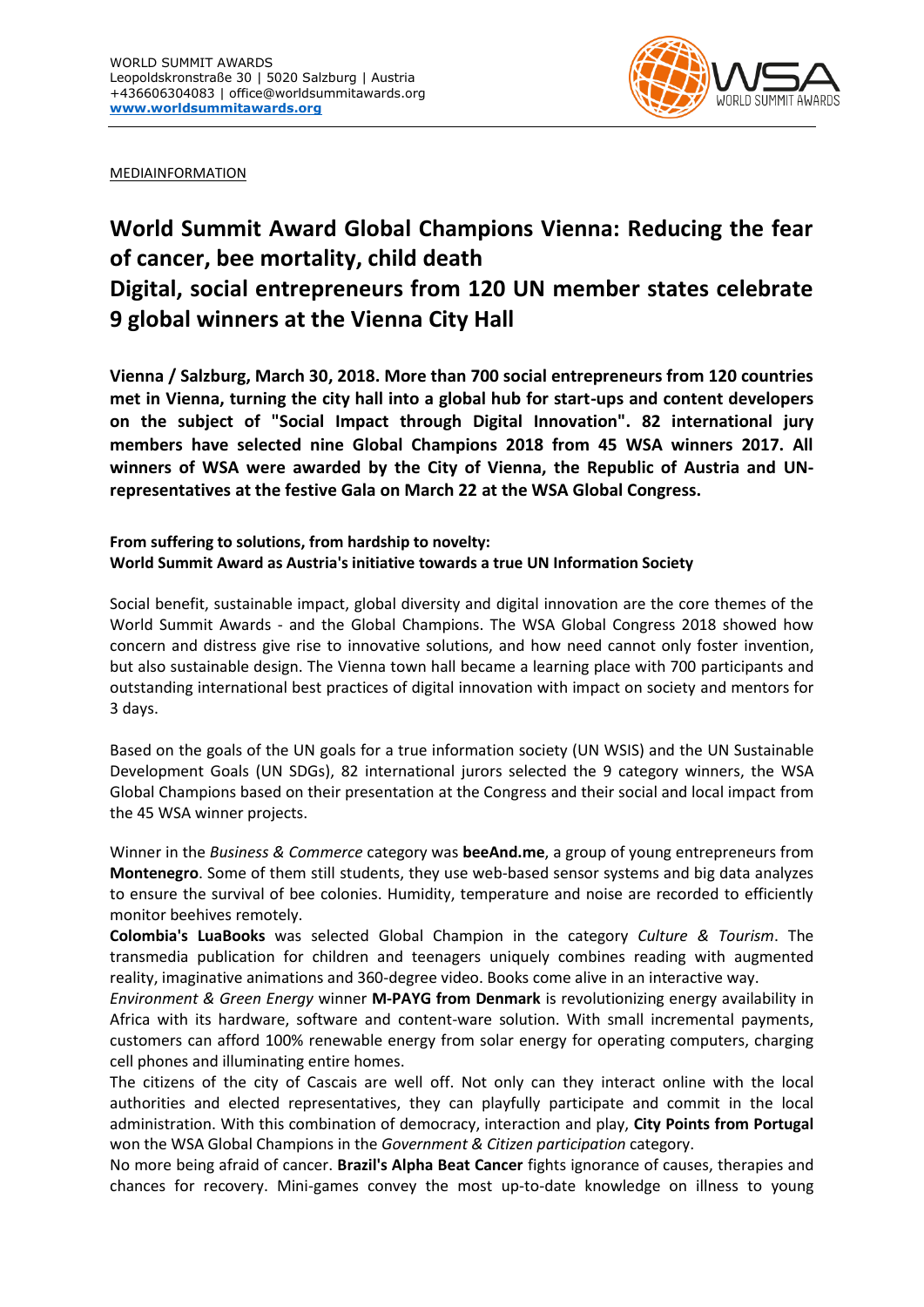

patients. The target groups of the Global Champion in the category *Health & Well-Being* are children with cancer and their relatives.

**Mouse4all from Spain** was awarded for *Inclusion & Empowerment*. With specialized hardware and automated personalization, the solution enables people with disabilities to operate all devices equipped with the Android operating system independently - despite paraplegia.

As Global Champions in the category *Learning & Education*, **Lab4U from Chile** was chosen because it gives middle school students a laboratory with a multitude of experiments practically in every pocket. The project uses the built-in sensors in smartphones and allows students exciting experiments in physics, biology and chemistry.

**PowerArena from China** won the Championship in the *Smart Settlements & Urbanization* category. The solution helps citizens to quickly find their way around large crowds and supports administrations and organizations in coordination. Passenger flows are measured, analyzed and disseminated in real time, so that waiting times can be reduced and the handling of large masses safely managed.

The *WSA Young Innovators Global Championship* for under 30-year-old social entrepreneurs who use ICT to implement the UN SDG's went to **GiftedMom from Cameroon**. It makes knowledge and education about pregnancy and birth effectively and sustainably accessible and reduces the mortality of mothers and infants. The application shows how preventive health information can prevent women from suffering and death.

**Prof. Peter A. Bruck, Chairman of the World Summit Award Board of Directors:** *"The 9 Global Champions show just a small portion of what social innovation can do around the world with digital, content-based solutions. Thanks to the City of Vienna, we have brought this Austrian initiative to Austria for the first time and opened a showcase for products from all member states of the United Nations that make a difference. WSA and the Global Champions selected here in Vienna show that innovation comes primarily not from the pursuit of profit and quick money, but from commitment to avoid suffering and alleviate need. This results in sustainable positive transformations of our society. "*

## **About the WSA**

**The World Summit Award (WSA) was founded in 2003 by Austria as part of the UN World Summit on Information Society as a global initiative to award local digital content with high social value and presents it worldwide. Through close cooperation with the United Nations agencies and strategic alignment with the UN SDGs, the WSA is a globally recognized quality seal for digital innovation.**

**Visit for more information: [www.worldsummitawards.org,](http://www.worldsummitawards.org/) [facebook.com/WorldSummitAwards](https://www.facebook.com/worldsummitawards/) and [twitter.com/WSAoffice, #WSA #WSAVienna](https://twitter.com/WSAoffice)**

**Media contact:** 

Manuela Wagner Network Development & Communications, WSA [manuela@worldsummitawards.org](mailto:seemann@icnm.net) +43.660.630408.7